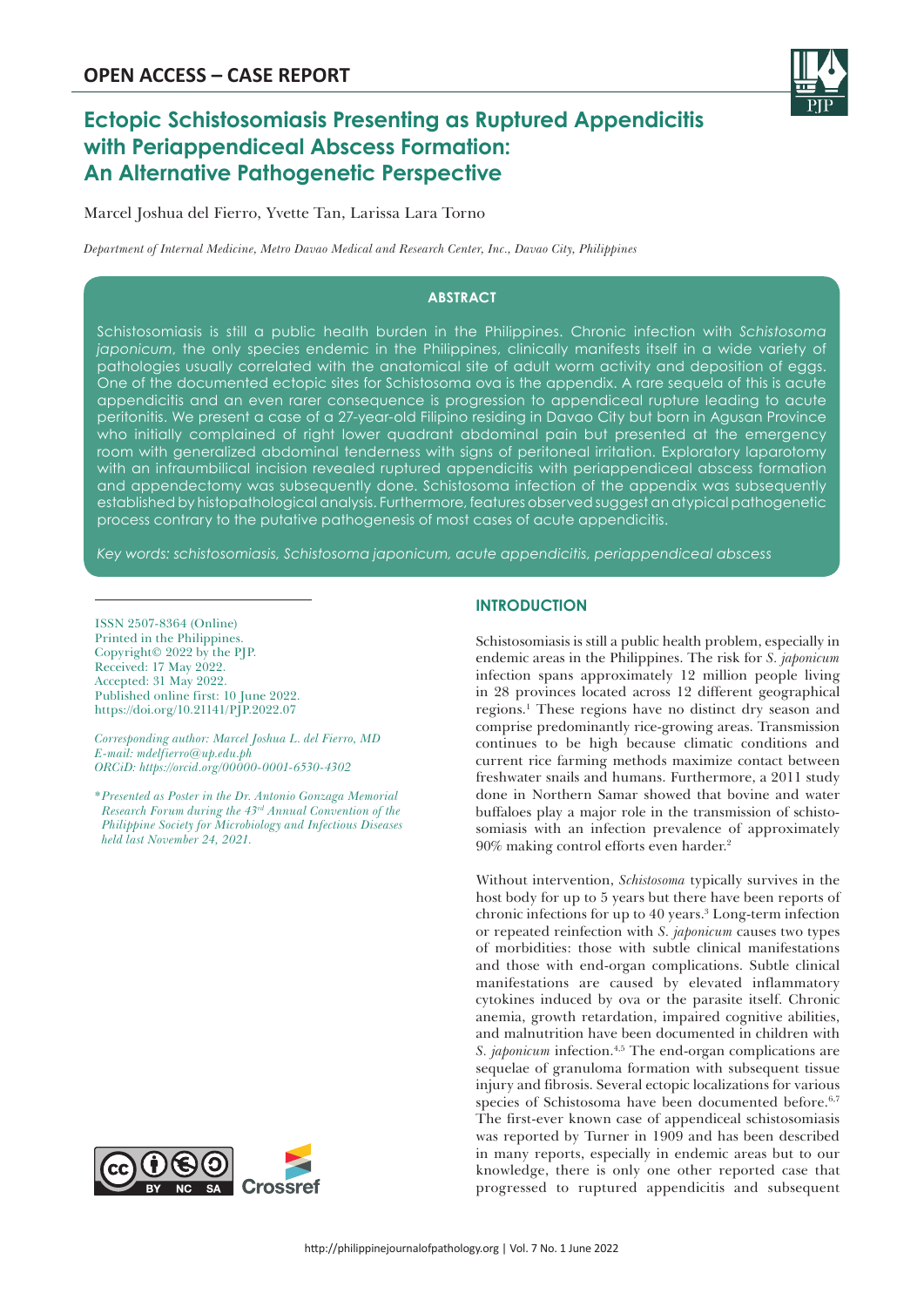periappendiceal abscess formation.8,9 We present an unusual case of appendiceal Schistosomiasis wherein the patient had a ruptured appendix with localized periappendiceal abscess formation.

## **CASE**

A 27-year-old Filipino female residing in Davao City (4 years) but originally from Agusan Province of the Philippines, came into our institution with a 2-day history of sudden onset of epigastric pain which later migrated to the right lower quadrant of the abdomen. There was no fever, anorexia, vomiting, or dysuria. She had no comorbidities or previous surgeries. The patient decided to undergo ultrasonography of the whole abdomen as an outpatient but yielded unremarkable results. An increase in the severity of the pain prompted consult in our institution.





**Figure 1. (A)** Dense neutrophilic infiltration in the mucosa, submucosa, muscularis propria, serosa and **(B)** mesoappendix (H&E, 4x).

At the emergency room, a physical examination of the abdomen revealed tenderness on all quadrants upon light palpation, with note of muscular guarding. Vital signs remained normal and the patient was afebrile. Other physical examination findings were unremarkable.

A pregnancy test done was negative. Complete blood count revealed only a slight increase in white blood cell count of 14.58 x 109 /L with normal hemoglobin levels and no eosinophilia. There was no pyuria in the urinalysis and coagulation studies and serum creatinine was normal. However, blood chemistry revealed hypokalemia at 3.2 mmol/L.

The preliminary diagnosis of this case was acute abdomen probably from ruptured appendicitis. The patient was immediately started on intravenous Ampicillin-Sulbactam, intravenous correction of potassium, and prepared for surgical intervention. The team decided on exploratory laparotomy with an infraumbilical midline incision. Intraoperatively, the appendix measured 7 cm x 2 cm and was gangrenous with a perforation near the base and the antimesenteric area. Packets of pus were noted around the appendix, both at the left and right paracolic gutters and at the pelvic gutter. Excision of the appendix with lysis and suctioning of all packets of pus was done. Adequate peritoneal lavage was ensured. An appendix was sent to surgical pathology for microscopic examination.

Histopathological analysis of the appendix revealed dense neutrophilic infiltration in the mucosa, submucosa, muscularis propria, serosa, and mesoappendix (Figure 1). There is pus in the appendiceal lumen with large areas of necrosis. Infiltration of Schistosoma ova with granuloma formation in the submucosa and muscularis propria is noted (Figure 2). Praziquantel was started at 40 mg/k/day at 2 divided doses and sent home improved.



**Figure 2.** Schistosoma ova with granuloma formation *(green arrow)* found in submucosa layer (H&E, 40x).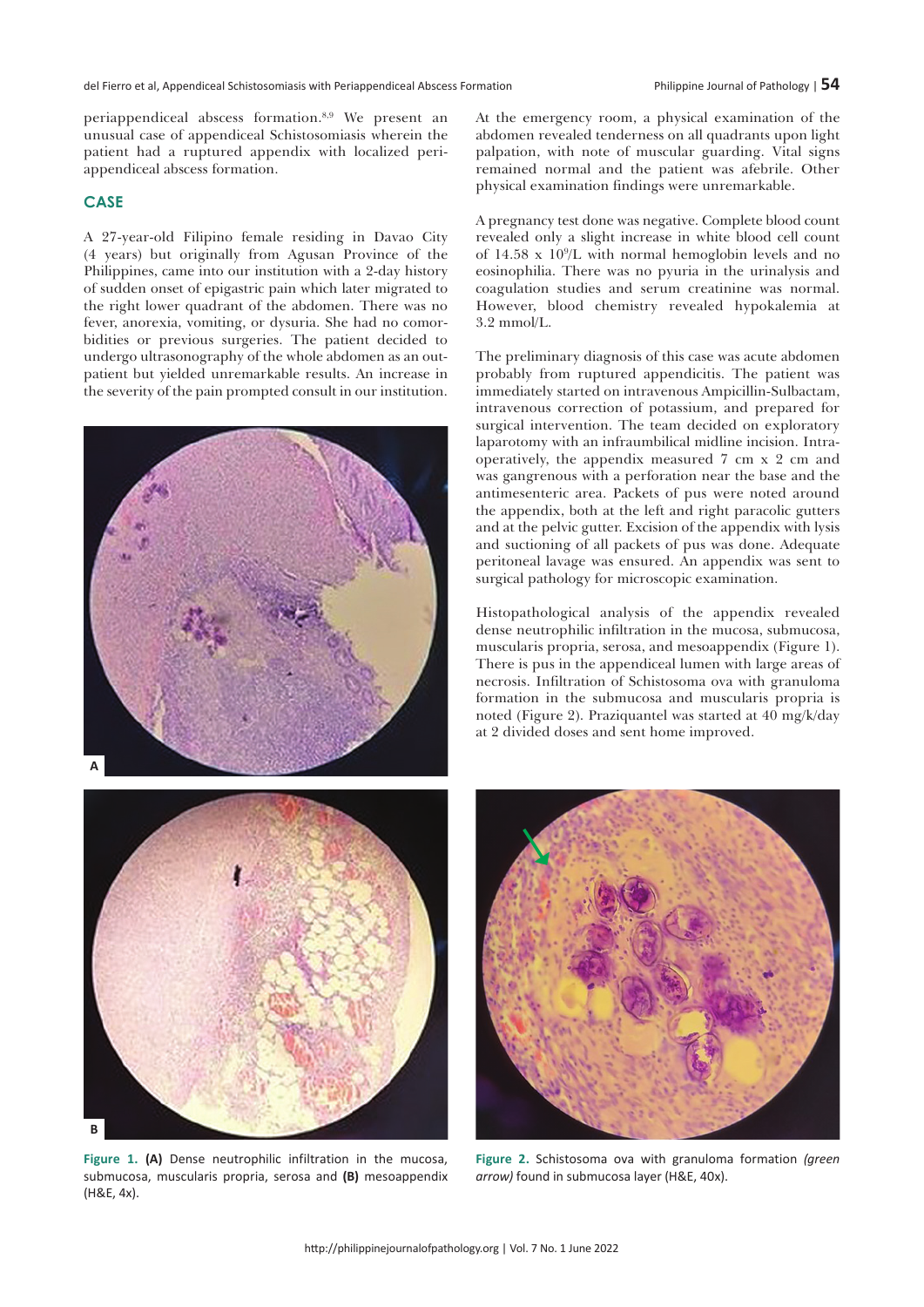#### **DISCUSSION**

In chronic schistosomiasis, clinical manifestations depend on the organ involved. These are classified into hepatointestinal, hepatosplenic, pulmonary, cerebral, and ectopic forms.5 Although rare, ectopic schistosomiasis has been reported in the heart, ovaries, uterus, fallopian tubes, ureters, urinary bladder, and the appendix.6

The preferred anatomic location for residence and egg deposition varies by species. *S. japonicum* in particular often resides in the inferior and superior mesenteric veins. After the eggs are deposited into the vascular lumen, digestive compounds are utilized by the schistosome so that around half of the ova can penetrate the blood vessel wall and enter the bowel including the appendix. The rest of the ova proceeds to the liver where they are filtered from the circulation.<sup>10</sup>

In our patient, *S. japonicum* ova were identified in the appendix making it the most obvious cause of appendicitis. However, the role of the Schistosoma ova in the pathogenesis of acute appendicitis and the subsequent rupture of the said organ in our patient remains unclear. Obstruction followed by infection from fecal contaminants is thought to be an important mechanism in the pathogenesis of acute appendicitis. However, using histopathological criteria, Satti et al., reported that there are 2 distinct histopathologic features of acute Schistosomal appendicitis: obstructive and granulomatous. Obstructive schistosomal appendicitis results from obstruction of the appendiceal lumen seen in chronic infection due to fibrosis around calcified eggs which increases the risk of other infections. On the other hand, granulomatous schistosomal appendicitis is caused by active granulomatous inflammation with eosinophilic necrosis around the ova. This was used as a marker for active schistosomal infection and is more congruent in the histopathological examination of the appendix in our patient.11 In this case, there is the presence of histopathologic features that suggest that appendicular obstruction played no role in the pathogenesis of acute appendicitis and subsequent rupture. We hypothesize that the cause of appendicitis and subsequent rupture of the appendiceal wall, in this case, was caused by granulomatous tissue destruction. We contrast this to the only other report of ruptured appendiceal schistosomiasis with abscess formation by Al-Waheeb in 2008 wherein histopathological analysis of the sections from the appendix and omentum yielded no granulomatous response. Both cases led to rupture of the appendix and subsequent abscess formation but through different mechanisms.9

The gold standard for the diagnosis of schistosomiasis is the detection of parasite ova in fecal specimens. We performed direct microscopy on three separate stool samples to look for evidence of adult worm activity, but all yielded negative for parasites or ova. This is the reason why we had to rely on histopathologic analysis to clinch the diagnosis of schistosomiasis in this case. A possible explanation for this finding is that ova seen in the appendix of the patient may be old and adult worms that have already died out. However, this is contradicted by our histopathologic findings that suggest an ongoing infection. Nonetheless, we committed to an ongoing infection and decided to

administer Praziquantel. Praziquantel is the recommended treatment for all species and all forms of schistosomiasis at 40 mg/kg, which is highly effective in approximately 91.7% of treated individuals.12

## **CONCLUSION**

Putative pathogenesis of most cases of acute appendicitis involves luminal obstruction commonly by fecalith, lymphoid hyperplasia, fecal debris, true calculus, or tumor. In our case, we lack evidence of obstruction which suggests a possible existence of a non-obstructive form of appendicitis predominated by a granulomatous process.

Furthermore, in the absence of pathognomonic clinical preoperative and intraoperative findings, histopathologic diagnosis of patients with appendicitis is required for proper intervention.

Recent epidemiological and zoological studies seem to show that the national prevalence of schistosomiasis in the Philippines may have been initially underestimated leading to the relaxation of control measures. Schistosomiasis remains a public health burden and doctors practicing in endemic areas should be aware of the possibility of seeing atypical presentations of this parasitic disease.

## **ETHICAL CONSIDERATION**

Patient consent was obtained before submission of the manuscript.

#### **STATEMENT OF AUTHORSHIP**

All authors certified fulfillment of ICMJE authorship criteria.

#### **AUTHOR DISCLOSURE**

All authors declared no conflict of interest.

#### **FUNDING SOURCE**

None.

## **References**

- 1. Blas BL, Rosales MI, Lipayon IL, Yasuraoka K, Matsuda H, Hayashi, M. The schistosomiasis problem in the Philippines: A review. Parasitol Int. 2004;53(2):127–34. PMID: 15081944. https://doi.org/ 10.1016/j.parint.2004.01.003.
- 2. Gordon CA, Acosta LP, Gobert GN, et al. High prevalence of Schistosoma japonicum and Fasciola gigantica in bovines from Northern Samar, the Philippines. PLoS Negl Trop Dis. 2009;9(2):e0003108. PMID: 25643317. PMCID: PMC4313937. https://doi. org/10.1371/journal.pntd.0003108.
- 3. Ross AG, Bartley PB, Sleigh AC, et al. Schistosomiasis. N Engl J Med. 2002;346:1212-20. PMID: 11961151. https://doi.org/10.1056/NEJMra012396.
- 4. McGarvey ST, Aligui G, Daniel BL, Peters P, Olveda R, Olds GR. Child growth and schistosomiasis japonica